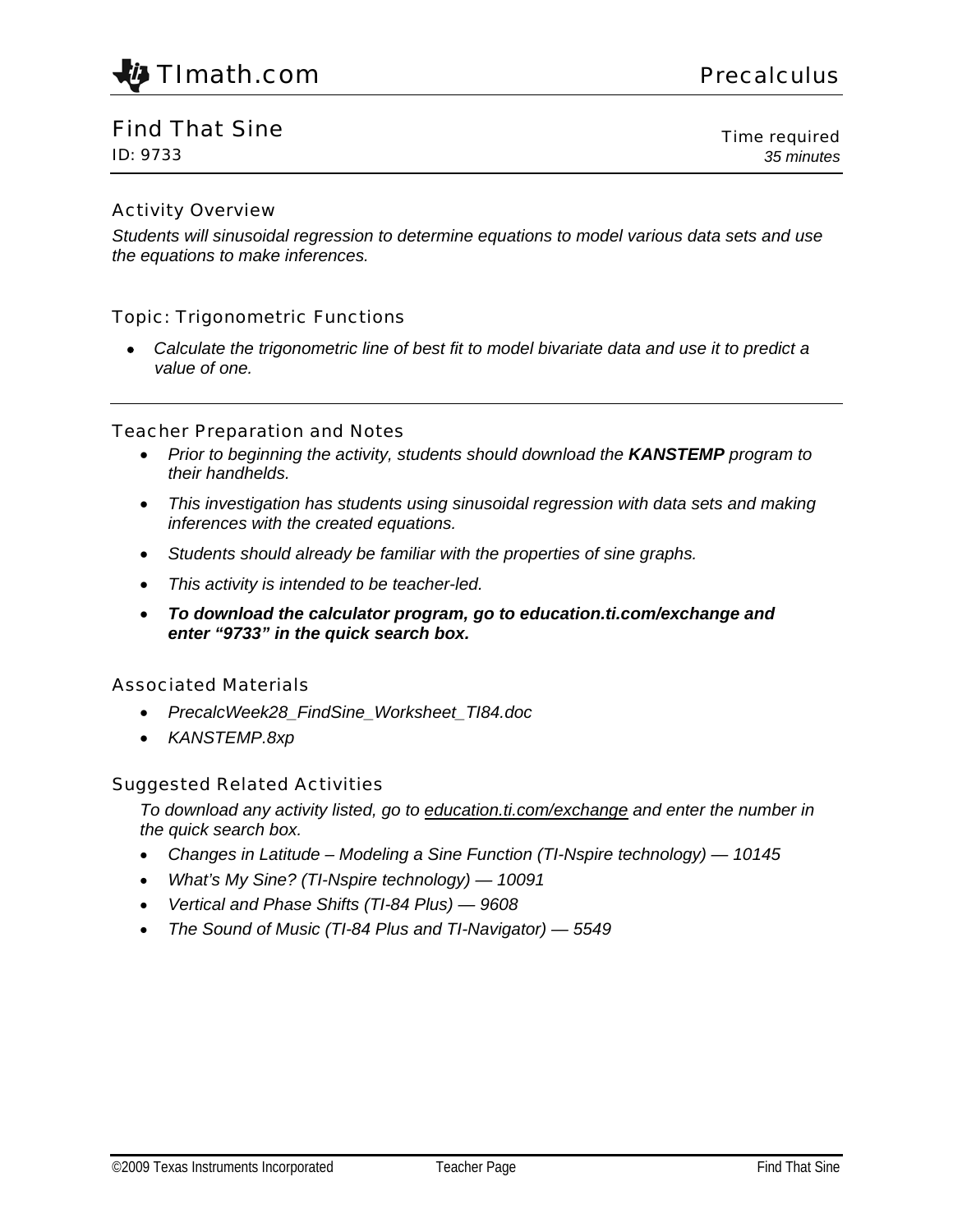

### **Problem 1 – Temperature graphs**

Students start this activity by running the **KANSTEMP** activity to store the necessary data for this activity in lists. For Problem 1, students will only use the data in lists  $L_1$ and L<sub>2</sub>. The other lists will be used later in this activity.

Students should plot the data using the settings shown to the right. To obtain an acceptable window, press  $\theta$  and select **9:ZoomStat**.

Students will use a sinusoidal regression to find a sine function that models the data. They should store the equation in  $Y_1$ .

After students have determined and graphed the sine regression equation,  $f(x) = 26.75 \sin(0.47x - 1.80) + 51.1$ , emphasize the need to check for its reasonableness of fit when compared to the scatter plot of the data.

## **Problem 2 – Hours of Sunlight**

The amount of light a location on the Earth receives from the Sun changes each day depending upon the time of year and latitude of that location. The amount of daily sunshine Kansas City experiences has been recorded in the lists where the calendar day is in  $L<sub>3</sub>$ , and the hours of sunlight is **L4**. Remind students to change the settings for **Plot 1** so that the **XList** is  $L_3$  and the **YList** is  $L_4$ .

Students will again use the sinusoidal regression to find an equation to model the data.